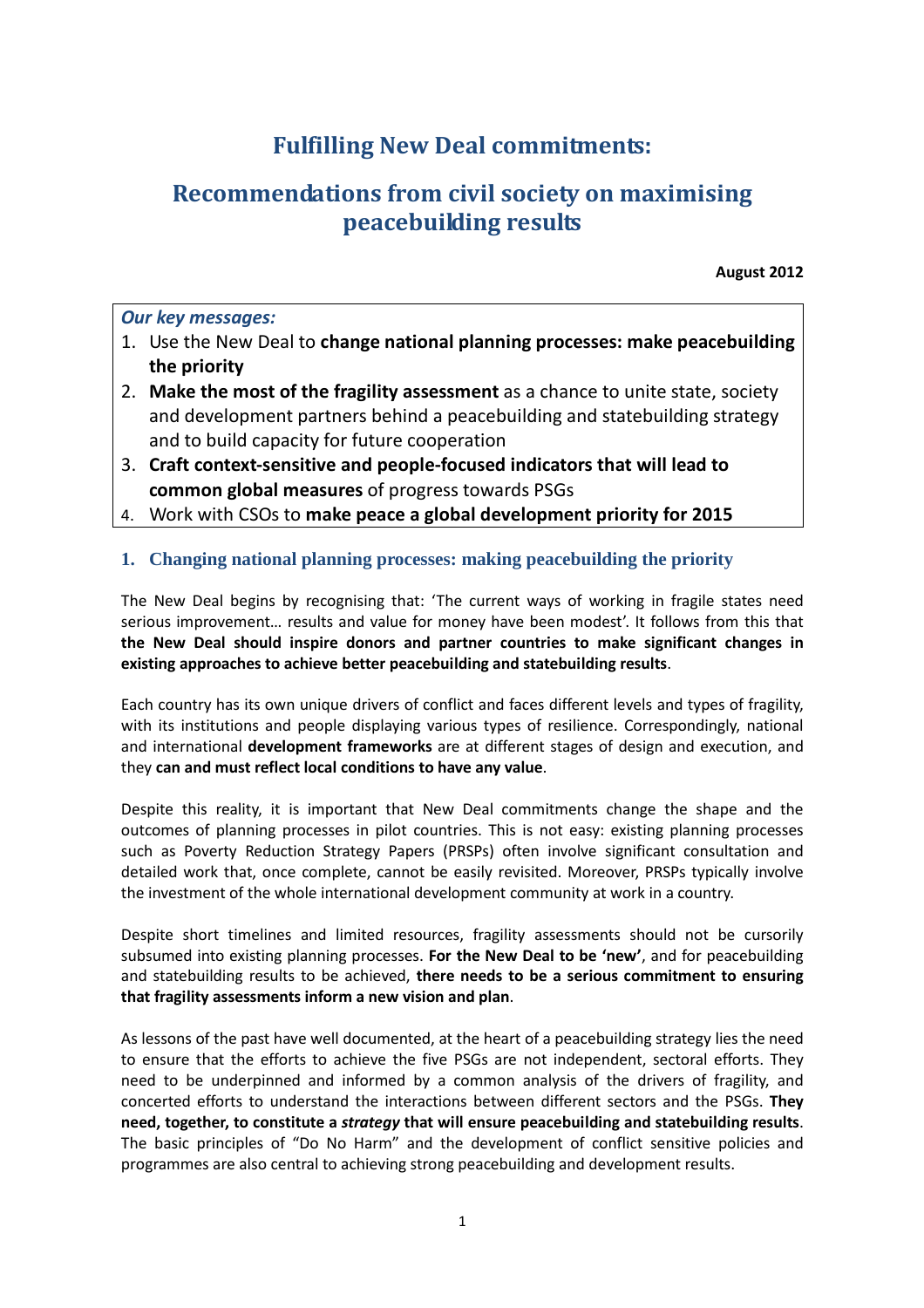#### **Key recommendations:**

- **1.1. Peacebuilding and statebuilding are not achievable only or primarily through better development co-operation. Therefore fragility assessments should meaningfully inform the strategy development of other branches of government that need to contribute to a joint effort to achieve progress in the political, security, justice, economic and social spheres.**
- **1.2.Countries and their development partners should use their New Deal commitments to re-evaluate existing planning frameworks and processes, to ensure that they are conflict sensitive and will contribute towards peace and effective state institutions.**
- **1.3.Government planning efforts with the intention of supporting peacebuilding and statebuilding should be integrated across sectors and re-focus on tackling the drivers of fragility, strengthening existing capacities and resilience.**
- **1.4.To avoid the risk that fragility assessments will achieve limited visibility, participation and impact, there needs to be broad outreach across government, civil society, private sector actors, and the international development community to encourage uptake of new methods to guide policymaking and programming towards greater peacebuilding coherence.**

### **2. Making the most of the fragility assessment**

Civil society supports the New Deal commitment to develop fragility assessments that foster inclusive dialogue and lead to a greater focus on key peacebuilding and statebuilding challenges and opportunities. **The fragility assessment is an important step, but only the first step**, towards ensuring that better analysis informs planning and implementation processes, transforming conflicts and leading to lasting results.

Properly done, **fragility assessment processes can be seen as peacebuilding interventions in themselves**. The fragility assessment process should provide space for dialogue between stakeholders, demonstrate how collaboration between the civil society and governmental sectors can work in practice, build capacity for future engagement on substantive issues and set the standard in terms of a transparent and accountable approach to planning.

It is too often the case that good conflict and context analyses simply sit on the shelf, and are not used effectively when developing strategies, policies and programmes. Being able to 'mainstream' this analysis into programming and policy cycles requires particular awareness and skills. Given the target of completing **fragility assessments** in pilot countries by August 2012, it goes without saying that these **are inevitably rushed processes**. Yet at the same time, **there are still ways to ensure that "state-society relations" remain at the heart of the process and to maximise the peacebuilding contribution they can make**.

Fragility assessments can help to generate consensus among key stakeholders around the drivers of conflict and fragility and the relationships between them. **Together, stakeholders can identify strategic entry points for changing conflict dynamics and strengthening existing capacities for peace**. This collaboration will help to bring about a more coherent peacebuilding strategy, and provide a strong base to inform inclusive country ownership in implementing agreed priorities. Sharing experiences and lessons from the challenges faced during past peacebuilding and development efforts can also support the drive towards improved results.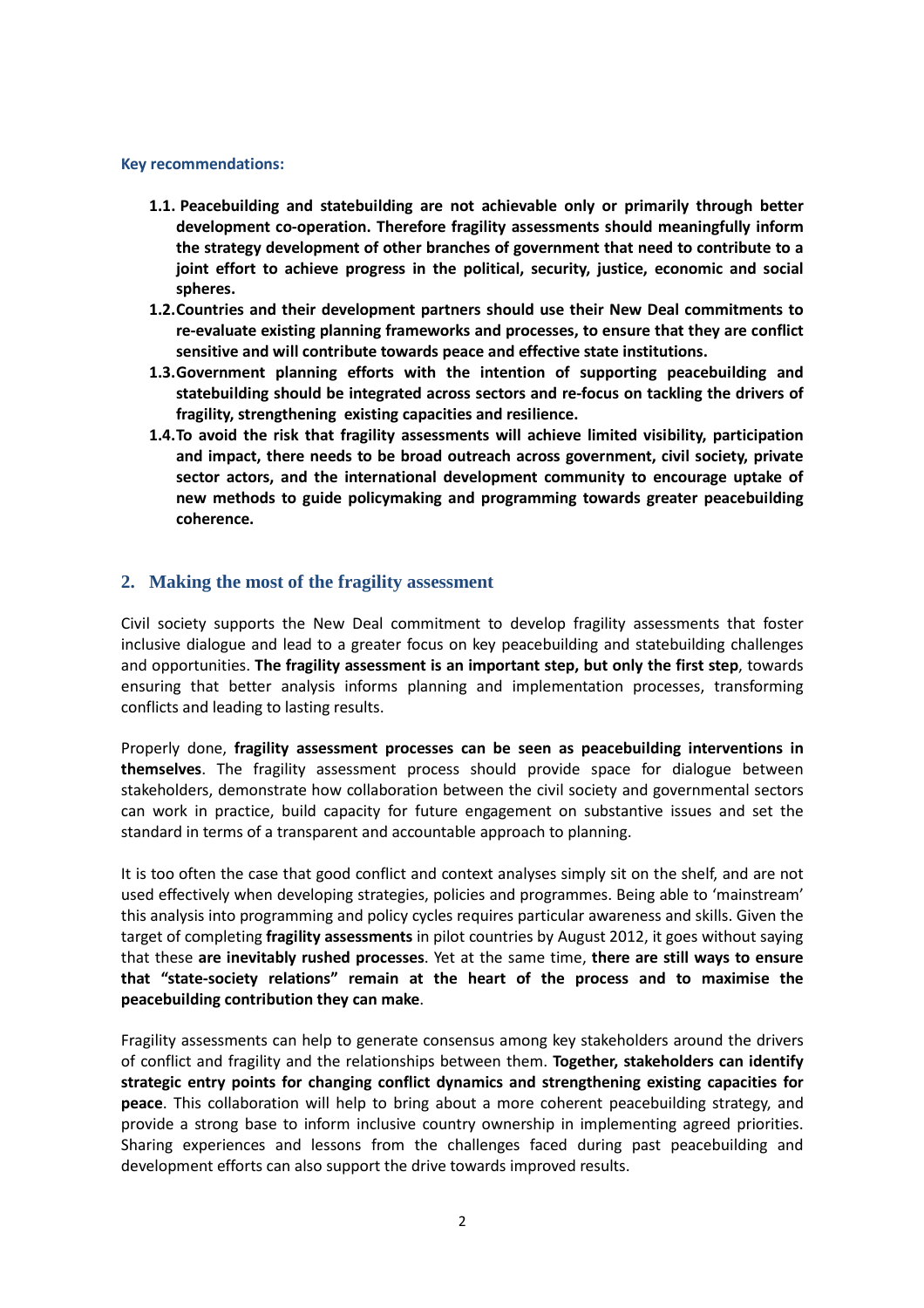#### **Key recommendations:**

 $\overline{a}$ 

- **2.1.Given the limited time and resources available it remains crucial that the first fragility assessments are seen as pilots – to be revised and revisited throughout the implementation of the New Deal, with greater attention to process, participation and results, over time.**
- **2.2.The broadest possible participation by all groups (social, ethnic, religious, people of different geographic areas and ages, women and men, etc.), within an enabling environment for CSOs in line with the commitments made in Busan, is crucial.**
- **2.3.Some actors' views will be hard to capture through workshops alone, and therefore other methods of consultation should be used. The New Deal commits signatories to seek the perspectives of citizens on the progress of implementation, which can best be done if their views are sought on the causes of conflict and fragility.**
- **2.4.Responsibility for completing fragility assessments should not be transferred only to existing PRSP/MDG teams. As suggested in the official guidance, teams need to include experts in conflict analysis, peacebuilding strategy design and conflict-sensitive planning, implementation and M&E. In many countries, there are well-trained and experienced members of civil society and academia who can support these processes.**
- **2.5.Civil society representation needs to be prominent on these teams. Governments should acknowledge, engage and support the focal points chosen by local civil society in consultation with the IDPS Civil Society Core Group.**
- **2.6.While the Fragility Spectrum offers a tool to assess the status of the five PSGs, it will not by itself produce a peacebuilding strategy. To do so, fragility assessments should also assess:** 
	- o **All drivers of conflict and fragility whether or not they fall under the PSGs**
	- o **Actors in the context and their relationships particularly "spoilers" who have a stake in preventing peace and stability**
	- o **Local capacities for peace existing in society**
	- o **Lessons from past peacebuilding and development efforts**
	- $\circ$  Not only national dynamics but, where relevant, local, regional and global ones<sup>1</sup>
	- o **Possible scenarios for the future.**

# **3. Crafting context-sensitive & people-focused indicators that lead to common global measures**

The World Development Report 2011 demonstrated the critical importance of public confidence in achieving successful transitions out of fragility. In fact, the real strength of the PSGs lies in their commitment to build states that are meeting the needs and fulfilling the rights of their people. **Indicators to measure progress towards PSGs are an opportunity to understand people's priorities better and give voice to their experience**.

It has been agreed that fragility assessments will lead to the development of lists of country indicators. **The Working Group on Indicators will then draw common indicators from these lists that will inform the development of a short list of global shared indicators**. This will help to ensure that global "templates" are not imposed from the top-down. The IDPS Working Group on indicators has also discussed a set of parameters to guide the indicator development process which civil society generally supports, with some possible additions, which we explore in our recommendations below.

<sup>&</sup>lt;sup>1</sup> Although the New Deal frames solutions at the national level, local, regional and global factors may need to be addressed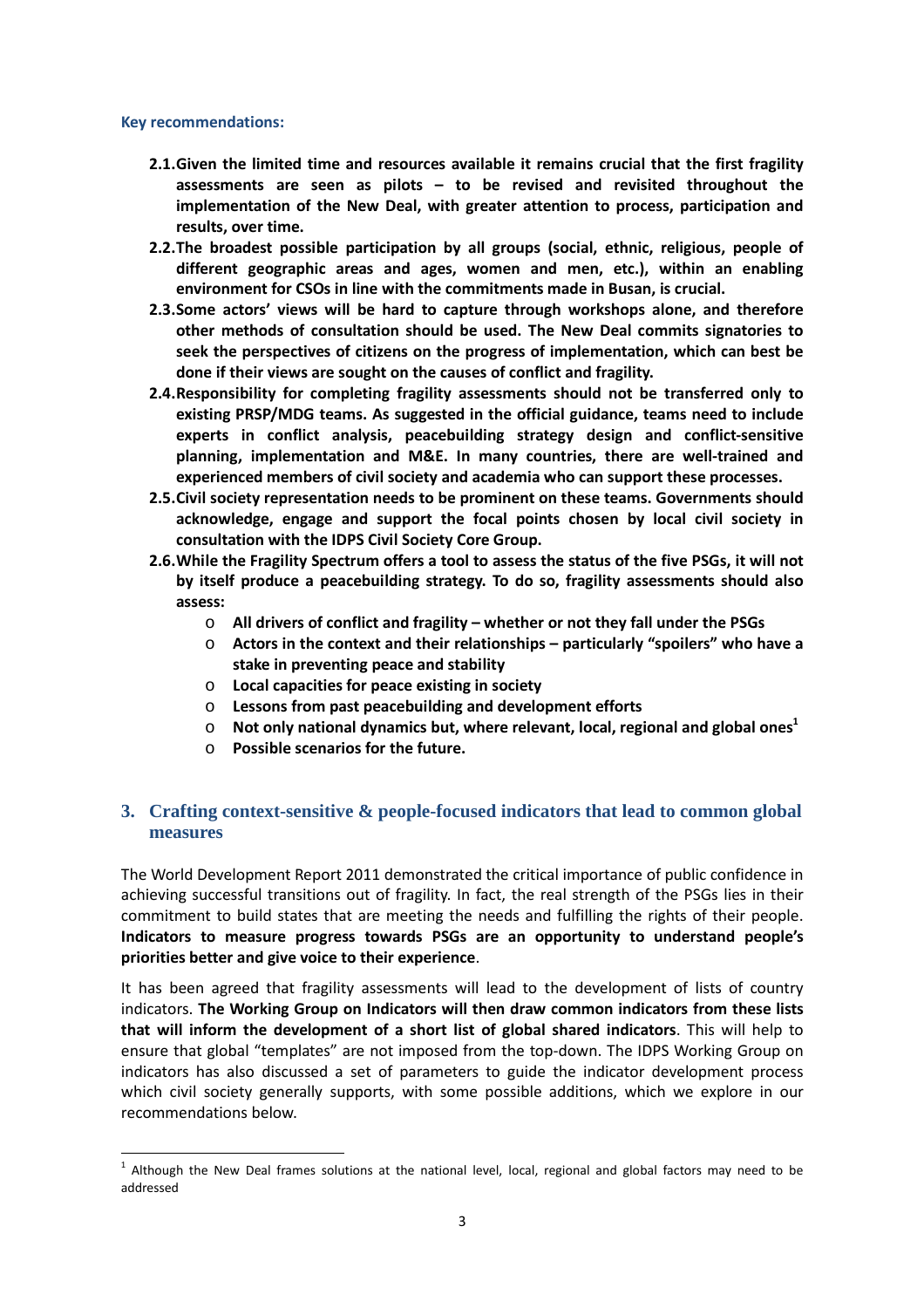At the same time, the movement towards shared indicators to track progress across countries is vital to increase global understanding of fragility and resilience across contexts and to enable the tracking of progress in the five PSG areas. Increasingly, this will provide an evidence base for effective responses to conflict and fragility. These shared indicators will also provide a constructive framework for mutual accountability on commitments by those who endorsed the New Deal. **Thus it is important that this challenging process is not rushed at either country or global levels and draws upon suitable expertise**.

The commitments of international partners have not yet been the focus of discussions on monitoring. Many of the donor practices contained in the New Deal are already articulated in the Paris, Accra and Busan commitments on improving aid effectiveness – for which monitoring frameworks are under development at the global level. **However, at present there is no discussion within the IDPS of monitoring donors' commitments** to collaborative measures and working practices specifically geared towards peacebuilding and conflict-sensitivity in fragile and conflict affected states.

### **Key recommendations:**

 $\overline{a}$ 

- **3.1.Civil society strongly supports the efforts to develop indicators to help track progress towards PSG fulfilment.**
- **3.2.We recognise the need for work at country level to identify indicators to measure and incentivise change that fit each specific context, as a first step in the development of global shared indicators. Given the complexity of setting appropriate indicators, this process should not be rushed and should involve both civil society and experts in the monitoring and evaluation of peacebuilding.**
- **3.3.In addition to the useful official guidelines shared for indicator development, CSOs suggest the following as important considerations when choosing indicators:** 
	- o **Aim for broad, summative indicators reflecting whole of PSG outcomes, rather than only a narrow element of the overall goal.**
	- o **Measure outcomes rather than inputs: for example, look at rates of violence rather than levels of security personnel.**
	- o **Think through the likely behavioural response to prospective indicators. For example, if an indicator on the proportion of court cases processed is set, a natural response could be for cases to be rushed through the judiciary without an increase in access of people to justice. Indicators need to incentivise better quality of services –not simply increases in their quantity.**
	- o **Capture equity dimensions, particularly with respect to societal groups: indicators showing distribution or disaggregation can help drive progress towards fairness – a key objective of peacebuilding efforts.**
	- o **Measure empowerment: participation by people in improving the conditions affecting their lives across the PSG areas.**
	- o **Include interim outcomes and targets that can set out the path towards success, to motivate commitment and action.**
	- o **Set targets that are at once ambitious but also reasonably achievable.**<sup>2</sup>
	- o **Most importantly, include indicators that 'capture population views of progress' in each indicator area.**<sup>3</sup>  **This will help governments focus on achieving societal support for peacebuilding processes and trust in the state.**

<sup>&</sup>lt;sup>2</sup> Adapted from Carin B and Bates-Eamer N, 'Post-2015 Goals, Targets, and Indicators', (CIGI, KDI, HCRI, IFRC Background Paper, Paris, April 9-11, 2012), pp.4-5.

 $3$  For example, for CSOs, core indicators would aim to show: (PSG1) How able do people of all groups feel to participate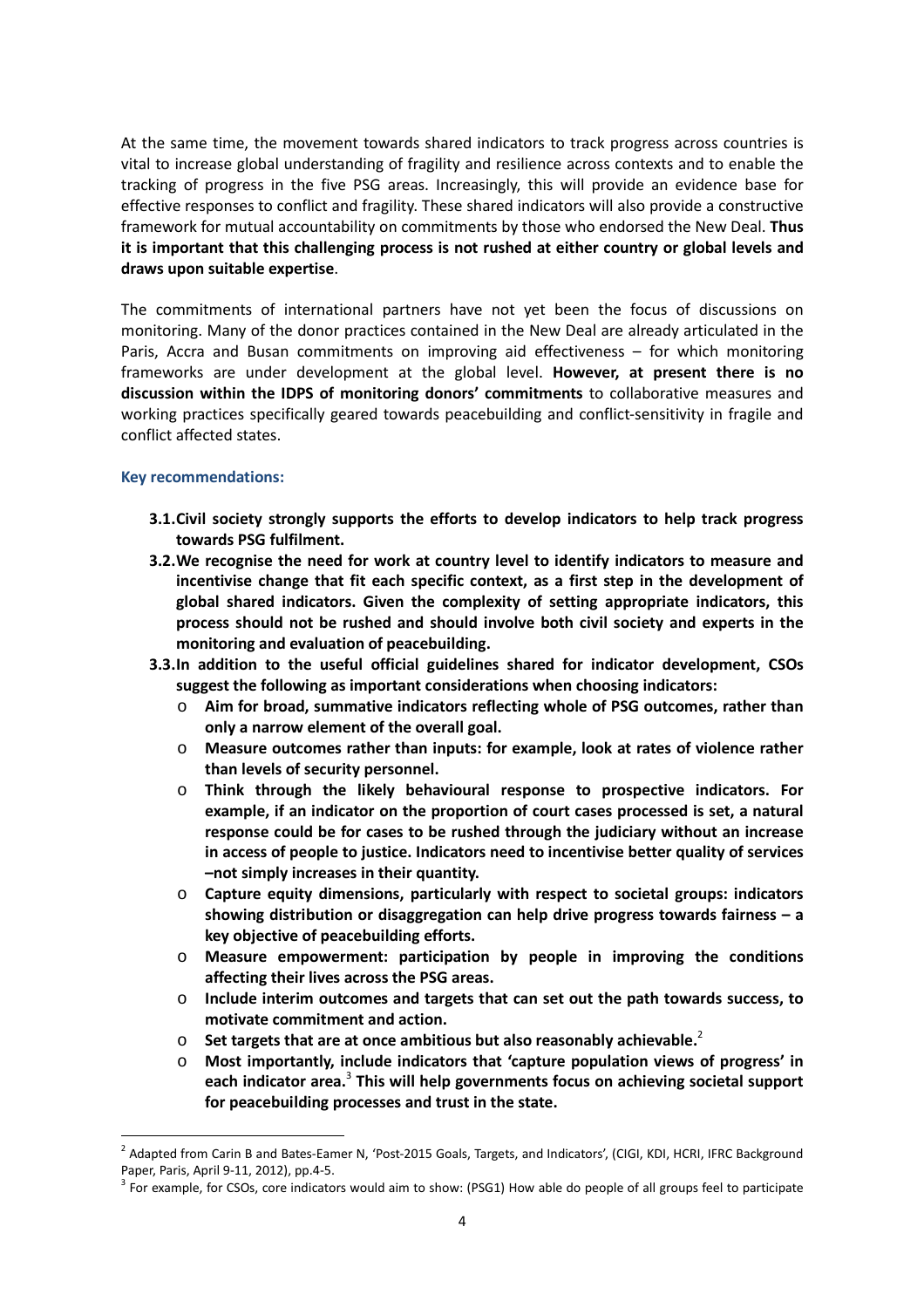**These considerations can help each country to interpret PSG commitments in the best possible way, and develop sound building blocks for identifying shared indicators.** 

- **3.4.Following the World Development Report 2011, it is important that regional and global factors are addressed by the international community in support of progress made in country. Civil society urges international actors to consider** 
	- o **Articulating commitments to support an enabling environment for New Deal implementation in country by common action to address 'external stresses' or 'global factors' such as illicit/irresponsible arms transfers, transnational crime, irresponsible natural resource exploitation, illicit financial flows and the unequal trade rules that disadvantage many fragile states;**
	- o **Developing indicators to measure these commitments; and**
	- o **Continuing to monitor implementation of the Fragile States Principles.**

## **4. Making peace a global development priority for 2015**

The New Deal contains a commitment to 'work towards full consideration of the PSGs in the post-MDG development framework beyond 2015'. The Arab Spring and the Eurozone crisis have reminded us that all societies have the potential to become fragile and have tensions and conflicts that need to be constructively managed. **A framework under which all countries commit to a vision of development that incorporates core elements of peacebuilding could provide a significant stimulus for work to prevent conflicts before crises emerge**.

This is an opportunity for fragile states to lead the world in recognising and responding to fragility. Well-designed common indicators are also crucial as a contribution to the global development framework that will succeed the Millennium Development Goals at the end of 2015 – **which should include global targets and measures for addressing fragility and building sustainable peace**.

**By recognising 'peace and security' as one of 'four key dimensions of a more holistic approach', the UN System Task Team on the Post 2015 UN Development Agenda has paved the way for success in this work**, in its June 2012 report to the Secretary General. Despite this high-level recognition by the UN, a huge amount of dialogue and outreach will be needed to ensure that core commitments to foster sustainable peace are integrated into the post-2015 framework – particularly among member states.

 $\overline{a}$ 

in decision-making processes and to elect their leaders? (PSG2) How safe do people feel, and how well do they feel the different security providers are performing? (PSG3) Do people believe that major injustices are being tackled and do people feel confident in being able to access justice? (PSG4) Do people have fair access to decent work, education and skills training? Do people feel that enough is being done to develop economic opportunities in their area and tackle economic exclusion/discrimination? (PSG5) Are people able to access services and resources? Do people perceive progress in tackling corruption, and do they feel budgeted resources are being investing in public services?